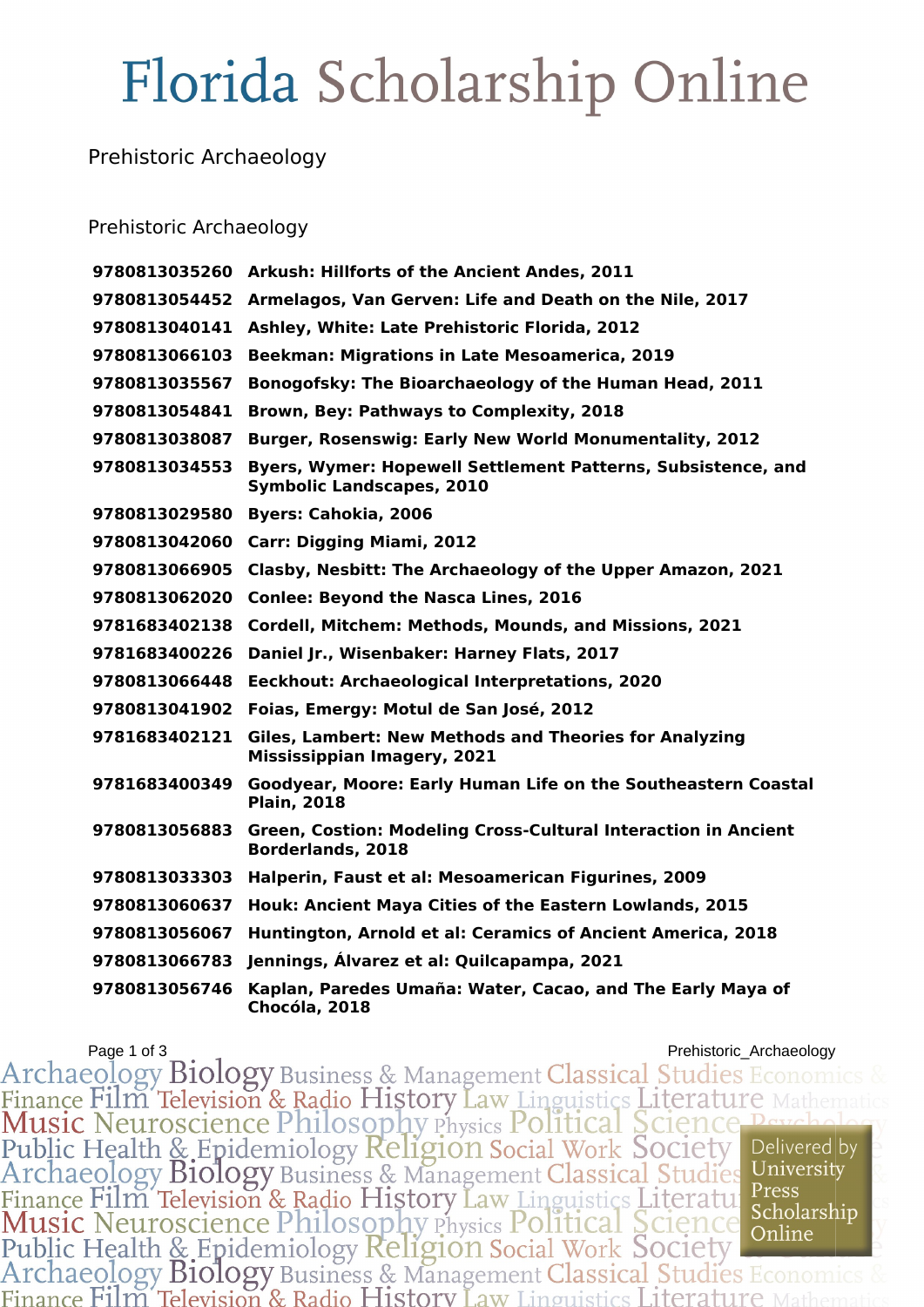## Florida Scholarship Online

|               | 9780813036786 Knudson, Stojanowski: Bioarchaeology and Identity in the Americas,<br>2011                      |
|---------------|---------------------------------------------------------------------------------------------------------------|
| 9780813056371 | Lozada: Andean Ontologies, 2019                                                                               |
| 9780813041506 | Martin, Harrod: The Bioarchaeology of Violence, 2012                                                          |
| 9780813066295 | Masson, Freidel et al: The Real Business of Ancient Maya Economies,<br>2020                                   |
| 9780813025117 | McKillop: Salt, 2002                                                                                          |
| 9780813029535 | <b>McNeil: Chocolate in Mesoamerica, 2009</b>                                                                 |
| 9780813033310 | Metz, McNeil et al: The Ch'orti' Maya Area, 2009                                                              |
| 9780813069104 | <b>Moore: Ancient Andean Houses, 2021</b>                                                                     |
| 9780813044279 | Pechenkina, Oxenham: Bioarchaeology of East Asia, 2013                                                        |
| 9781683400837 | Peres, Deter-Wolf: The Cumberland River Archaic of Middle<br>Tennessee, 2019                                  |
| 9780813042299 | Perry: Bioarchaeology and Behavior, 2012                                                                      |
| 9781683400356 | Pluckhahn, Thompson: New Histories of Village Life at Crystal River,<br>2018                                  |
| 9780813061016 | <b>Randall: Constructing Histories, 2015</b>                                                                  |
| 9780813060408 | Redmond, Genheimer: Building the Past, 2015                                                                   |
| 9780813036670 | <b>Robbins Schug: Bioarchaeology and Climate Change, 2011</b>                                                 |
| 9780813039831 | Robin: Chan, 2012                                                                                             |
| 9780813044996 | <b>Robin: Everyday Life Matters, 2013</b>                                                                     |
| 9780813038070 | Stodder, Palkovich: The Bioarchaeology of Individuals, 2012                                                   |
| 9780813034263 | Sullivan, Mainfort: Mississippian Mortuary Practices, 2010                                                    |
| 9780813049830 | Thompson, Alfonso-Durruty et al: Tracing Childhood, 2014                                                      |
| 9781683400738 | Thulman, Garrison: New Directions in the Search for the First<br>Floridians, 2019                             |
|               | 9780813037677 Tung: Violence, Ritual, and the Wari Empire, 2012                                               |
| 9780813037967 | <b>Vogel: Frontier Life in Ancient Peru, 2012</b>                                                             |
| 9780813049366 | Wallis, Randall: New Histories of Pre-Columbian Florida, 2014                                                 |
| 9781683400783 | Wheeler, Ostapkowicz: Iconography and Wetsite Archaeology of<br><b>Florida's Watery Realms, 2019</b>          |
| 9780813056005 | Willermet, Cucina: Bioarchaeology of Pre-Columbian Mesoamerica,<br>2018                                       |
|               | 9781683400790 Williams, Gregoricka: Mortuary and Bioarchaeological Perspectives<br>on Bronze Age Arabia, 2019 |

Page 2 of 3<br>Archaeology Biology Business & Management Classical Studies Economics & Finance Film Television & Radio History Law Linguistics Literature<br>Music Neuroscience Philosophy Physics Political Science Per<br>Public Health & Epidemiology Religion Social Work Society<br>Archaeology Biology Business & Manage Delivered by University Finance Film Television & Radio History Law Linguistics Literature Press<br>Music Neuroscience Philosophy Physics Political Science Scholarship<br>Public Health & Epidemiology Religion Social Work Society<br>Archaeology Biology Bus Press Finance Film Television & Radio History Law Linguistics Literature 1